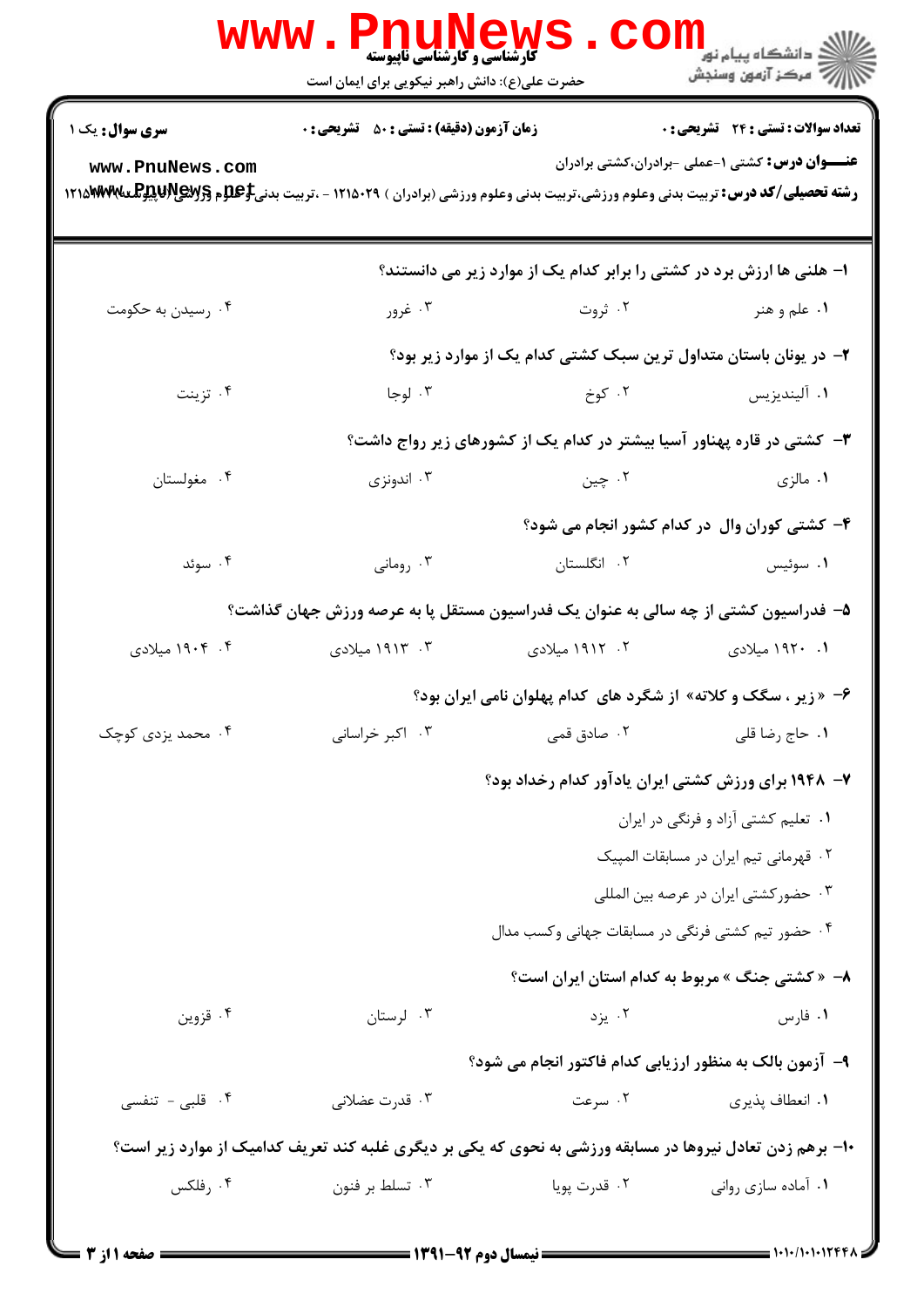|                                                                                                                                                                                                                                  | <b>WWW</b><br>PHUNEWS<br><b>گارشناسی و کارشناسی ناپیوسته</b><br>حضرت علی(ع): دانش راهبر نیکویی برای ایمان است |                         | ر دانشڪاه پيام نور <mark>−</mark><br>ر <i>ا</i> =<br>رکز آزمون وسنڊش   |  |  |
|----------------------------------------------------------------------------------------------------------------------------------------------------------------------------------------------------------------------------------|---------------------------------------------------------------------------------------------------------------|-------------------------|------------------------------------------------------------------------|--|--|
| <b>سری سوال : ۱ یک</b>                                                                                                                                                                                                           | <b>زمان آزمون (دقیقه) : تستی : 50 ٪ تشریحی : 0</b>                                                            |                         | تعداد سوالات : تستي : 24 ۔ تشریحي : 0                                  |  |  |
| <b>عنـــوان درس:</b> کشتی ۱-عملی -برادران،کشتی برادران<br>www.PnuNews.com<br><b>رشته تحصیلی/کد درس:</b> تربیت بدنی وعلوم ورزشی،تربیت بدنی وعلوم ورزشی (برادران ) ۱۲۱۵۰۲۹ - ،تربیت بدنی‡علوم <sub>1</sub> ۳۱۵ پیچلیل با ۱۲۱۵ میلا |                                                                                                               |                         |                                                                        |  |  |
|                                                                                                                                                                                                                                  |                                                                                                               |                         | 11- اصل ویژگی تمرین به چه معنی است؟                                    |  |  |
| ۰۲ تمرین مخصوص رشته ورزشی                                                                                                                                                                                                        |                                                                                                               | ١. جزء جزء كردن تمرينات |                                                                        |  |  |
| ۰۴ استفاده ازدستگاه ها در تمرینات                                                                                                                                                                                                |                                                                                                               |                         | ۰۳ مرور ذهنی تمرینات                                                   |  |  |
| ۱۲- باتوجه به تحقیقات انجام شده قهرمانان نخبه جهت رسیدن به نقطه اوج خود نیاز به چند سال تمرین دارند؟                                                                                                                             |                                                                                                               |                         |                                                                        |  |  |
| ۰۴ ۵ تا ۷ سال                                                                                                                                                                                                                    | ۰۳ تا ۴سال                                                                                                    | ۰۲ ۱ تا ۲سال            | ۰۱ ۸ تا ۱۰ سال                                                         |  |  |
| ۱۳- برای اجرای کدام فن در سر شاخ ، سر وگردن حریف را گرفته وبه سمت پایین می آوریم، زمانی که حریف خواست<br>سروگردن خود را آزاد کند با دست دیگر مچ پای حریف را گرفته و او را به سمت چپ خود کشیده و به زمین می کوبیم؟                |                                                                                                               |                         |                                                                        |  |  |
| ۰۴ زیر سر رو                                                                                                                                                                                                                     | ۰۳ دوخم گردون                                                                                                 | ۲. سگ بند               | ۰۱ فیتو                                                                |  |  |
|                                                                                                                                                                                                                                  |                                                                                                               |                         | <b>۱۴</b> - عمده ترین مسئله در اجرای فن کمر چیست؟                      |  |  |
|                                                                                                                                                                                                                                  | ۰۲ کشیدن حریف به پایین                                                                                        |                         | ٠١. انعطاف پذيري                                                       |  |  |
|                                                                                                                                                                                                                                  | ۰۴ گرفتن أرنج حريف                                                                                            |                         | ۰۳ سرعت عمل                                                            |  |  |
|                                                                                                                                                                                                                                  |                                                                                                               |                         | 1۵– «سرو بند پی » معادل کدام فن است؟                                   |  |  |
| ۰۴ بزکش                                                                                                                                                                                                                          | ۰۳ سالتو ازجلو                                                                                                | ۰۲ دوخم سرزیر بغل       | ۰۱ فت پا                                                               |  |  |
|                                                                                                                                                                                                                                  |                                                                                                               |                         | ۱۶- کدام یک از فنون زیر ازجمله فنون بدل است؟                           |  |  |
| ۰۴ یک دست و یک پا                                                                                                                                                                                                                | ۰۳ مقراضک                                                                                                     | ۰۲ کنده رو              | ۰۱ دست در مخالف                                                        |  |  |
|                                                                                                                                                                                                                                  | ۱۷- در برنامه غذایی کشتی گیر چند درصد پروتئین توصیه می کنید؟                                                  |                         |                                                                        |  |  |
| ۰۴ - ۱۵ درصد                                                                                                                                                                                                                     | ۰۰ $-9 - 20 - 6$ درصد                                                                                         | ۰.۲ - ۱۰ درصد $\cdots$  | ۰۹ - ۷۰ درصد                                                           |  |  |
|                                                                                                                                                                                                                                  |                                                                                                               |                         | ۱۸- پس از وزن کشی ، محلول قندی چند درصد را برای کشتی گیر لحاظ می کنید؟ |  |  |
| ۰۴ درصد                                                                                                                                                                                                                          | ۲۰ ۲۰ درصد                                                                                                    | ۰۲ ۱۵ درصد              | ۰۱ ۱۰ درصد                                                             |  |  |
|                                                                                                                                                                                                                                  |                                                                                                               |                         | <b>۱۹</b> - زون به چه منطقه ای از تشک کشتی گفته می شود ؟               |  |  |
| ۰۴ حاشیه ایمنی است                                                                                                                                                                                                               | ۰۳ خارج از تشک                                                                                                | ۰۲ منطقه خاک            | ۰۱ منطقه کم کاری                                                       |  |  |
|                                                                                                                                                                                                                                  |                                                                                                               |                         |                                                                        |  |  |